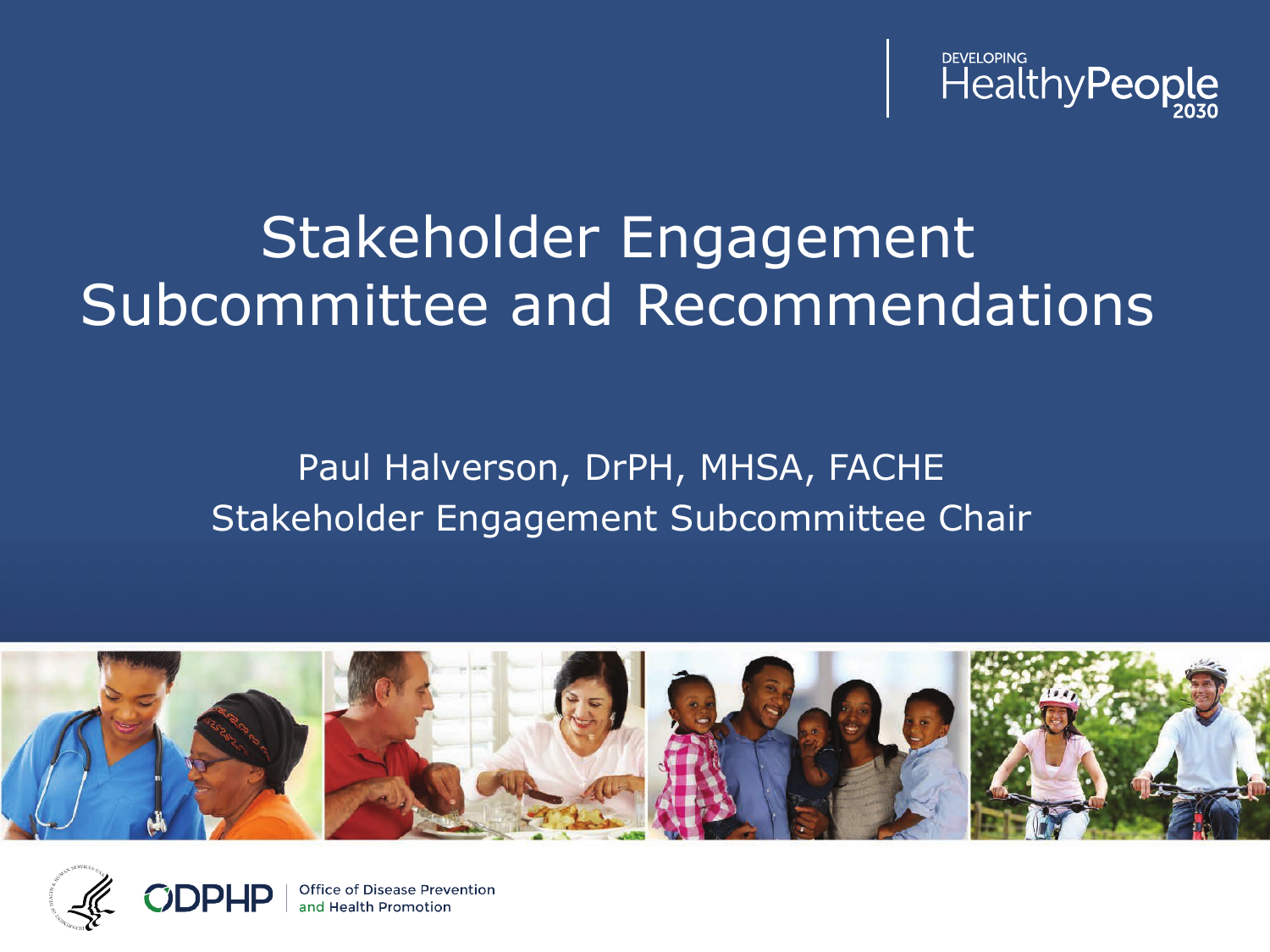## Stakeholder Engagement and Communication Subcommittee Charge



• Recommend an approach to increase awareness and utilization of Healthy People 2030 and to delineate the primary and secondary audiences for Healthy People 2030

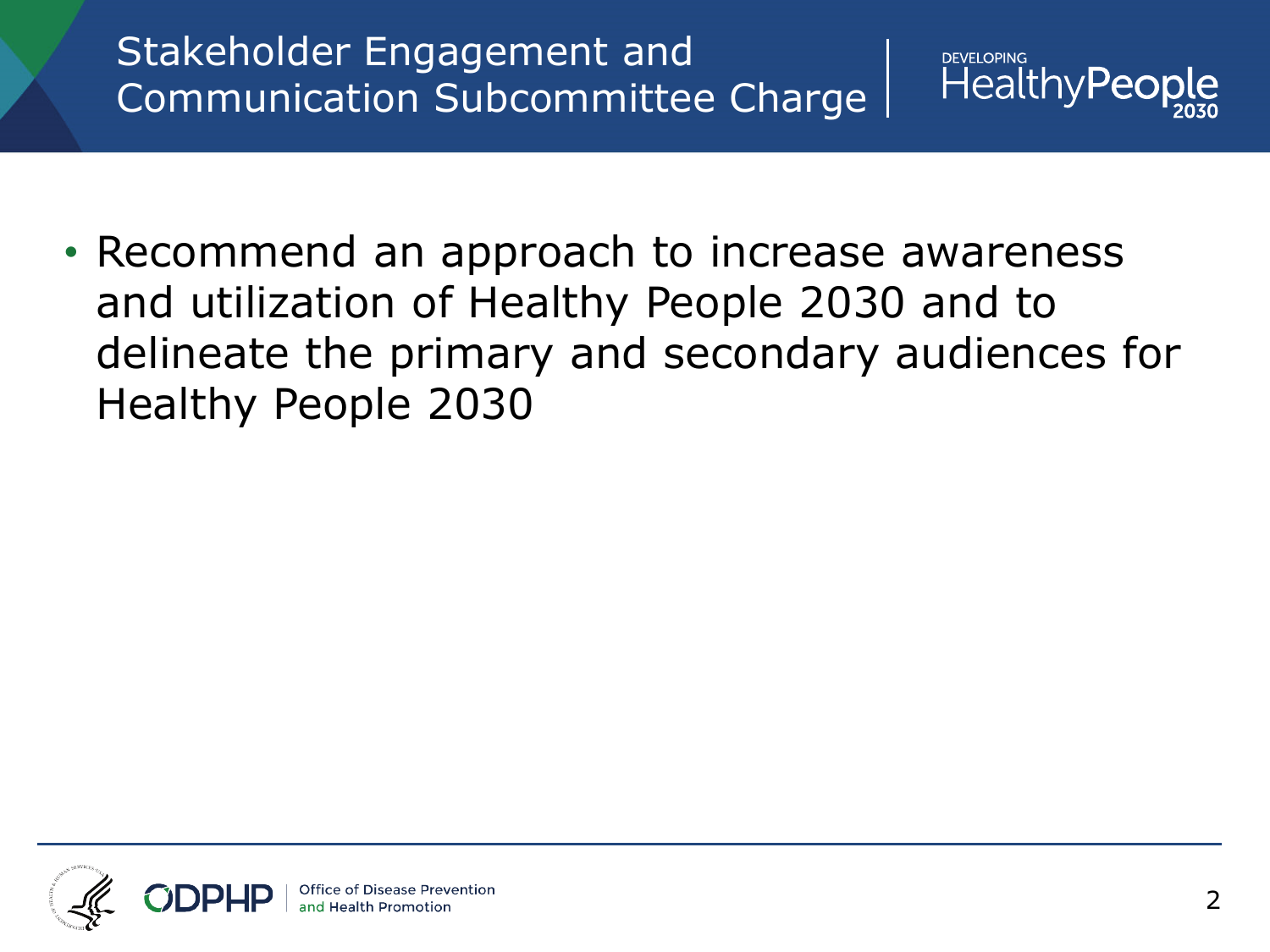

**DEVELOPING** 

Since the June 27 Secretary's Advisory Committee meeting, the Stakeholder Engagement Subcommittee met twice by conference call:

- August 9, 2017
- August 16, 2017

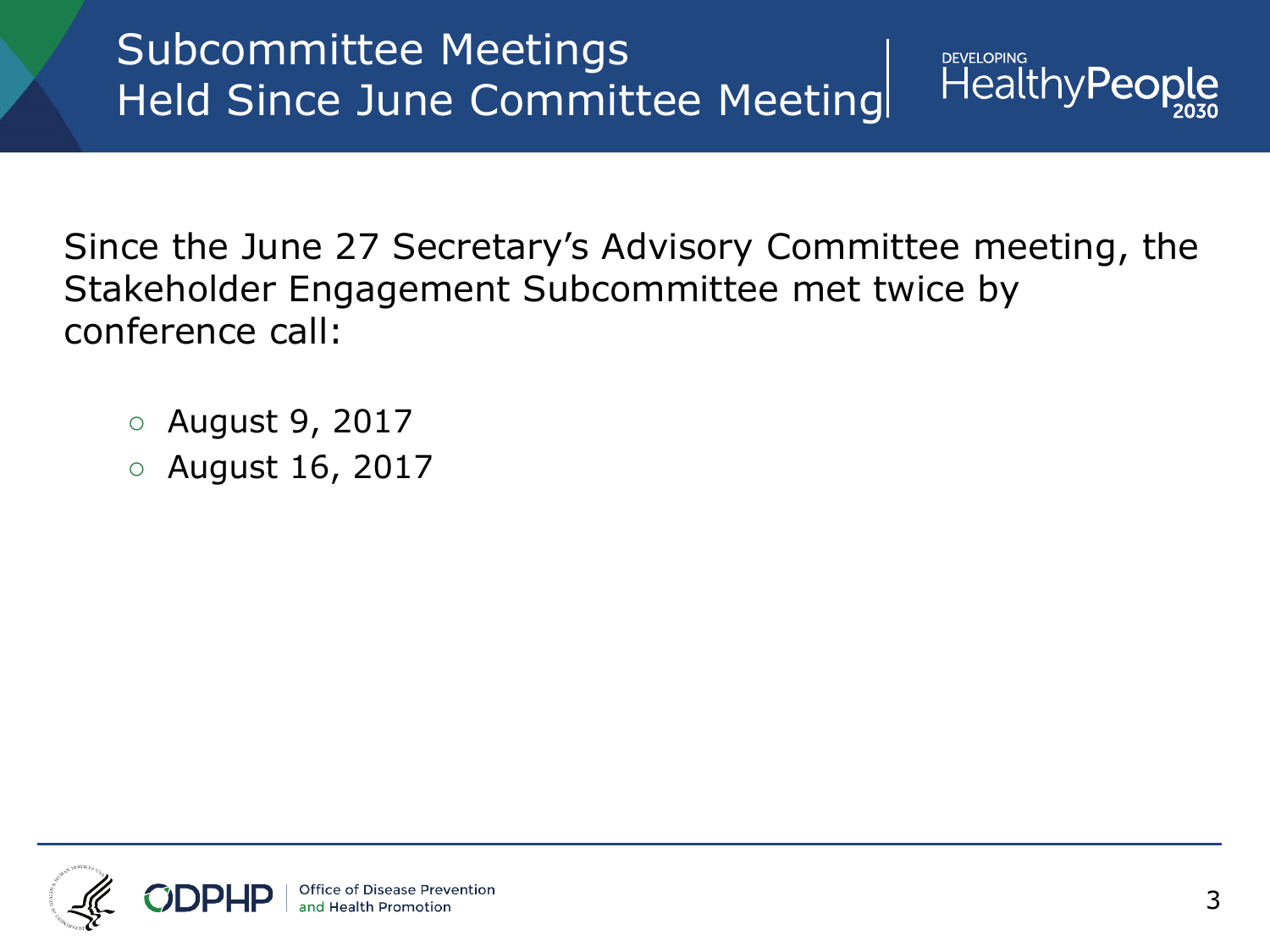# Overview of Issues Addressed

- Focus of Recommendations:
	- 1. How to engage stakeholders in the development of 2030
	- 2. How to communicate with stakeholders regarding the development of, public comment of, and value of Healthy People 2030
- Other Issues Discussed:
	- Identify stakeholder groups for Healthy People 2030
	- Create a 2-way dialogue between HHS and stakeholders
	- Use simulation and gamification tactics in development, dissemination, and engagement



**DEVELOPING** 

**HealthyPed**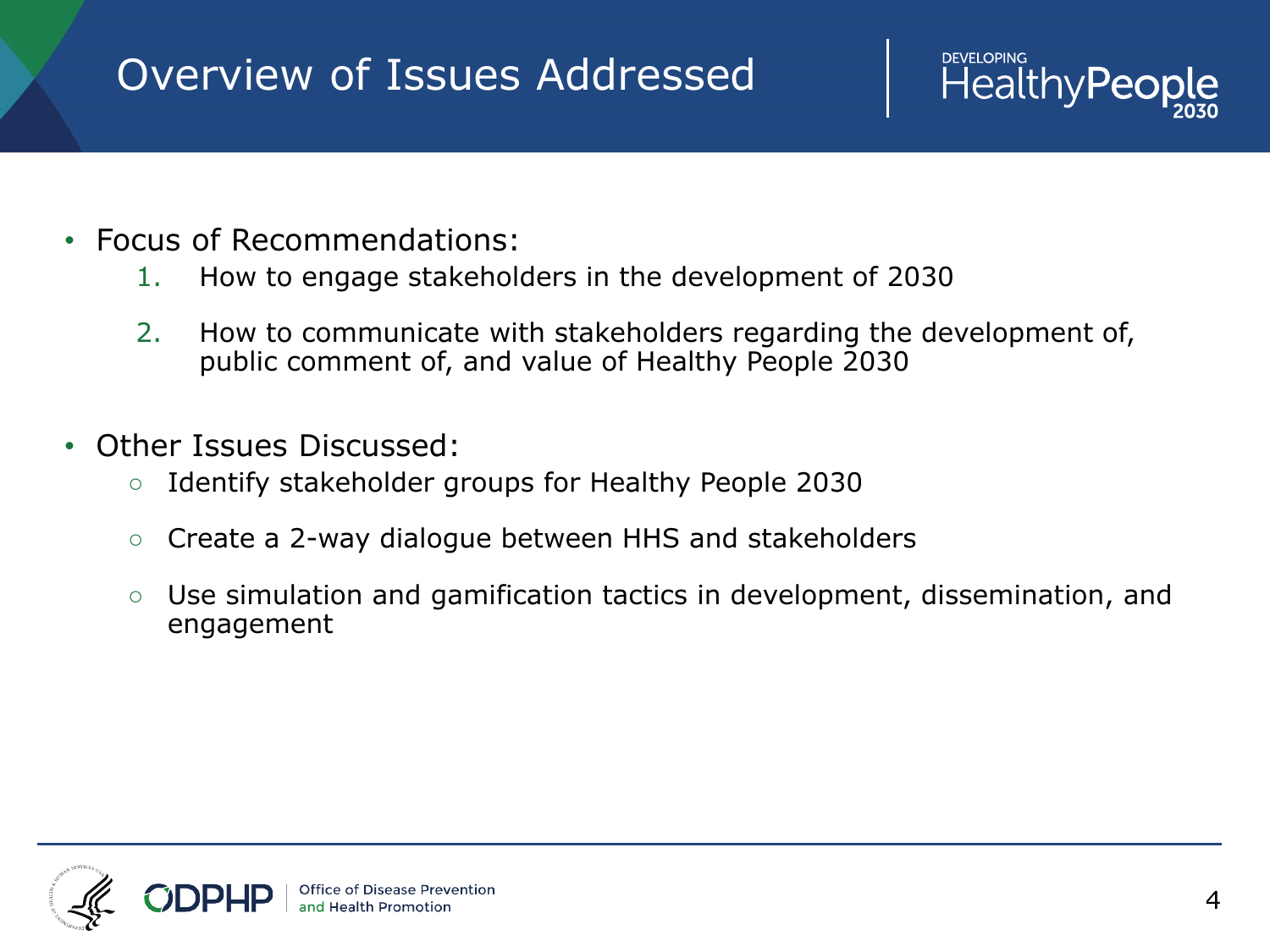

- 1. Adopt the Health in All Policies approach in identifying sectors for inclusion in the process
- 2. Broad engagement should include more than structured public comment periods for testimony or written comment
- 3. Simulation and gamification should be considered as tactics for improving development, dissemination, and engagement strategies

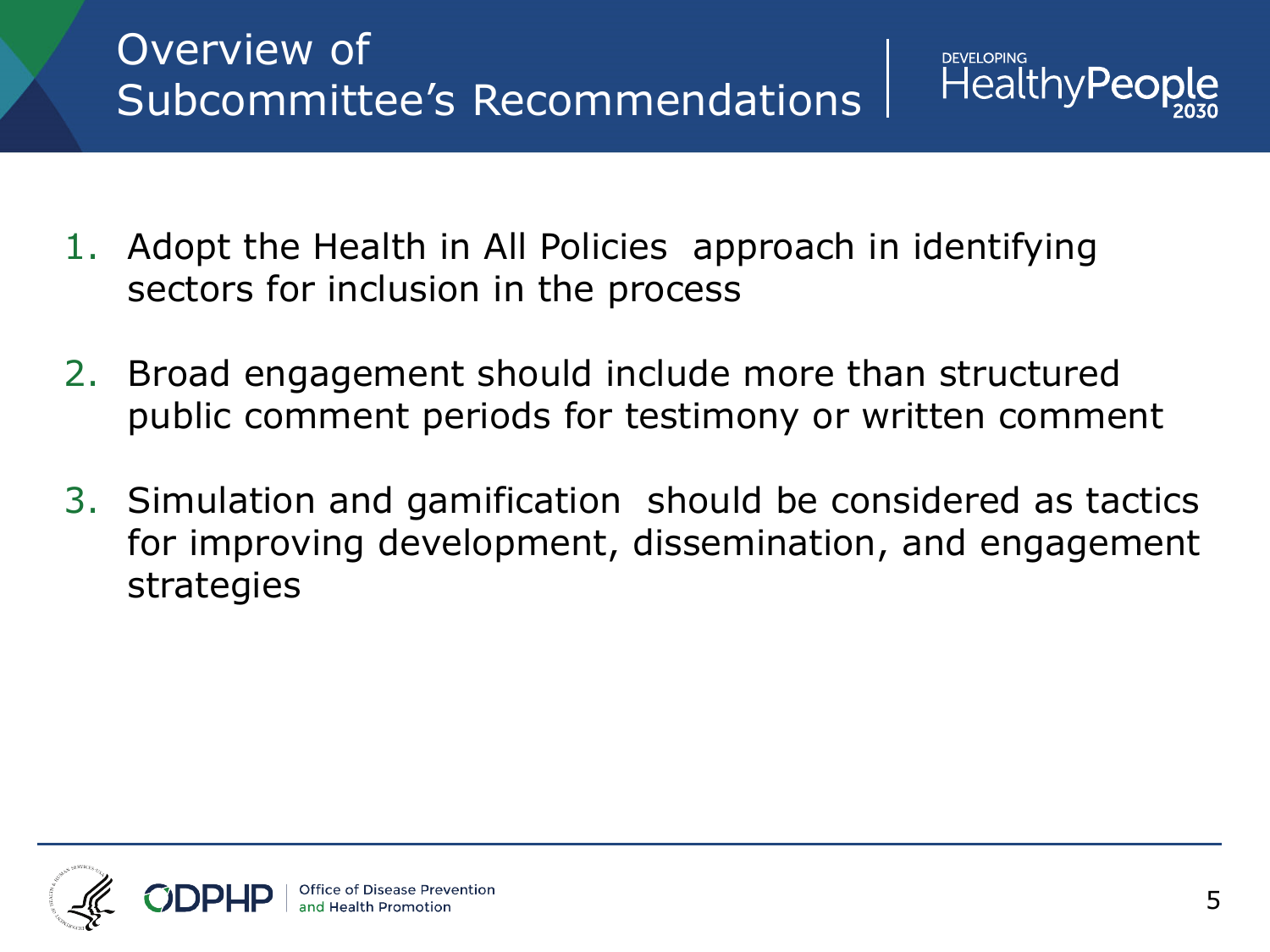- **DEVELOPING** HealthyPeor
- **Recommendation 1:** Adopt the Health in All Policies approach in identifying sectors for inclusion in the process

#### • **Rationale**

- Developing health and well-being objectives for the nation will require the inclusion of input from more than the health sector alone if we are to achieve our goals in changing the culture of health and well-being in America
- Health and well-being are determined not just by medical care provided, but even more so by improving upon the social determinants that are shaped outside of the doctor's office Medical care implies an integration of primary care, behavioral health, pharmaceutical care, dental health, and overall health care
- The subcommittee can prioritize and develop example use cases to communicate with major sector representatives to begin the process of engagement

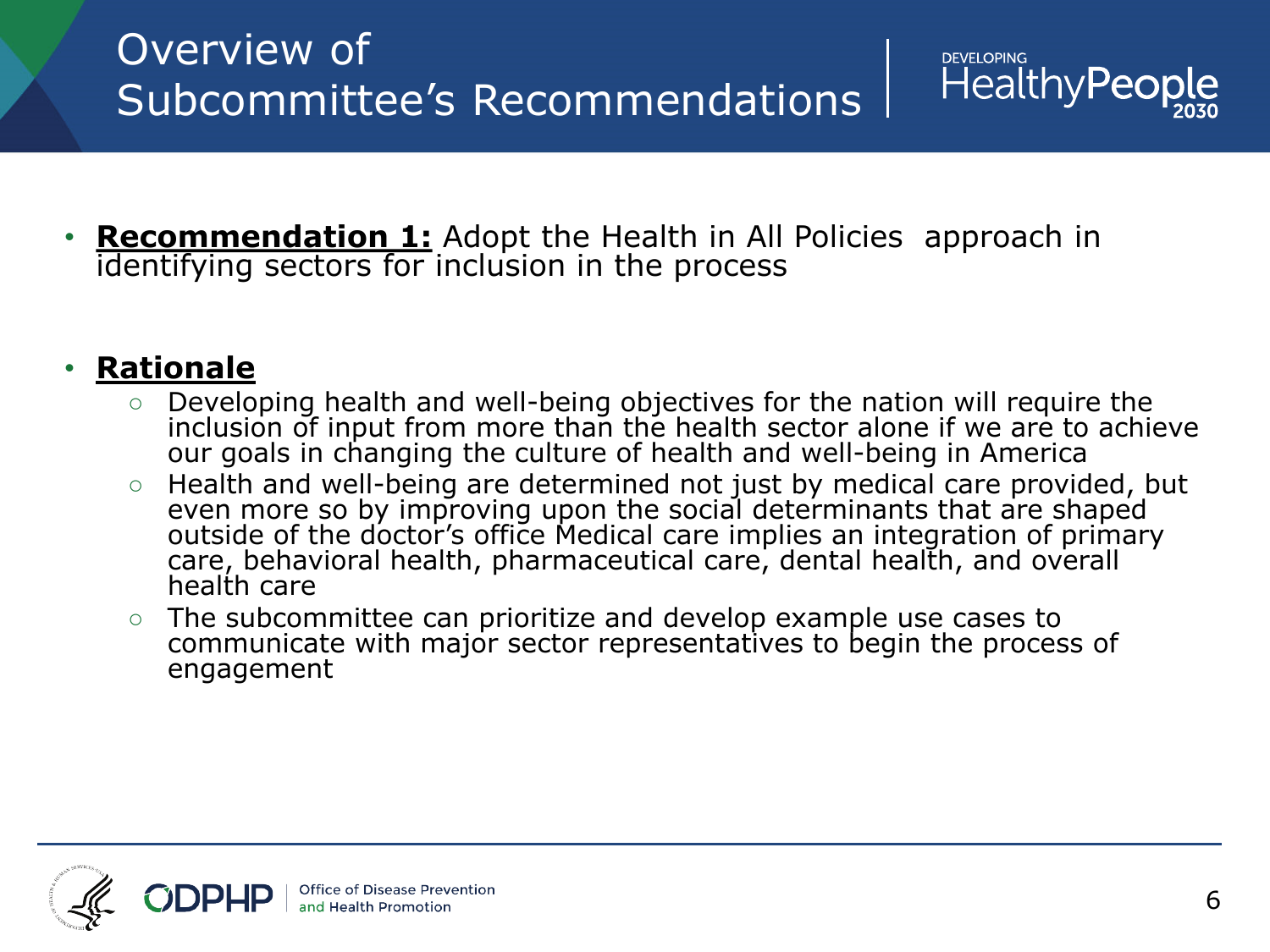# Overview of Subcommittee's Recommendations

#### **DEVELOPING HealthyPec**

#### **Major Sectors Include\*:**

- Non-agriculture wage and salary
- Goods-producing, excluding agriculture
	- Mining
	- Construction
	- Manufacturing
- Agriculture, forestry, fishing, and hunting
	- Agricultural wage and salary
	- Agricultural self-employed workers
- Nonagricultural self-employed workers
- Services-providing
	- Utilities
	- Wholesale trade
	- Retail trade
	- Transportation and warehousing
	- Information
	- Financial activities
	- Professional and business services
	- Educational services; private
	- Health care and social assistance
	- Leisure and hospitality
	- Other services
	- Federal government
	- State and local government

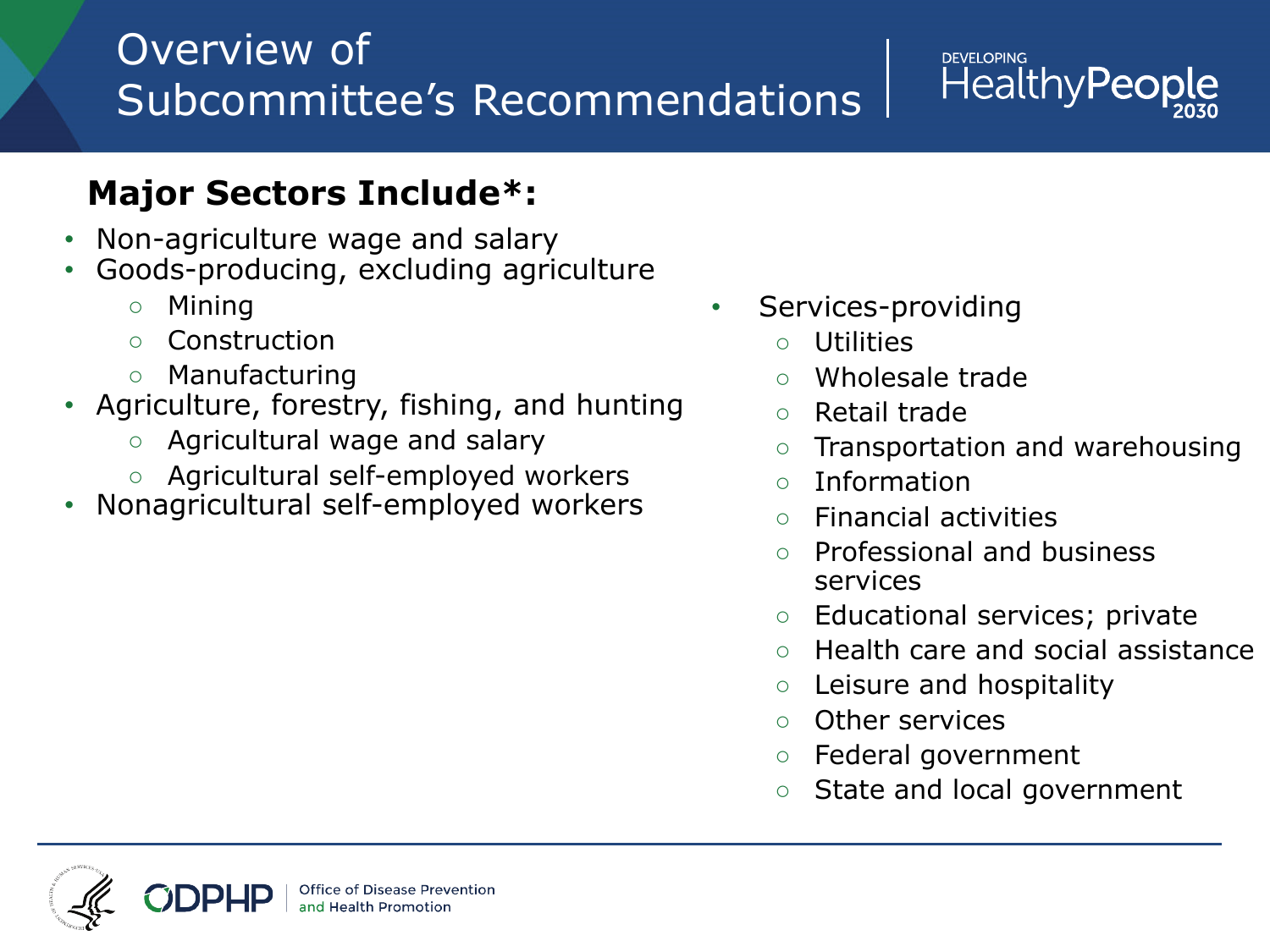**Recommendation 2:** Broad engagement should include more than structured public comment periods for testimony or written comment

#### • **Rationale**

○ We believe that the Committee should pursue multiple ways to both solicit and receive feedback, particularly considering those that might not even recognize the health implications of their interest

**DEVELOPING** 

HealthyPeor

- Engaging speakers to disseminate information about the Healthy People process in other scientific meetings and panels in both health and non-health venues is important
- A systematic and targeted approach to broadly communicating in industry-specific newsletters, blogs and online and print journals should be encouraged with an emphasis on highlighting the relevance of the Health People process
- Encourage the targeted use of social media platforms and web-based tools to inform the public of the presence and relevance of the Health People process and products as well as providing easy and convenient ways for comment and feedback

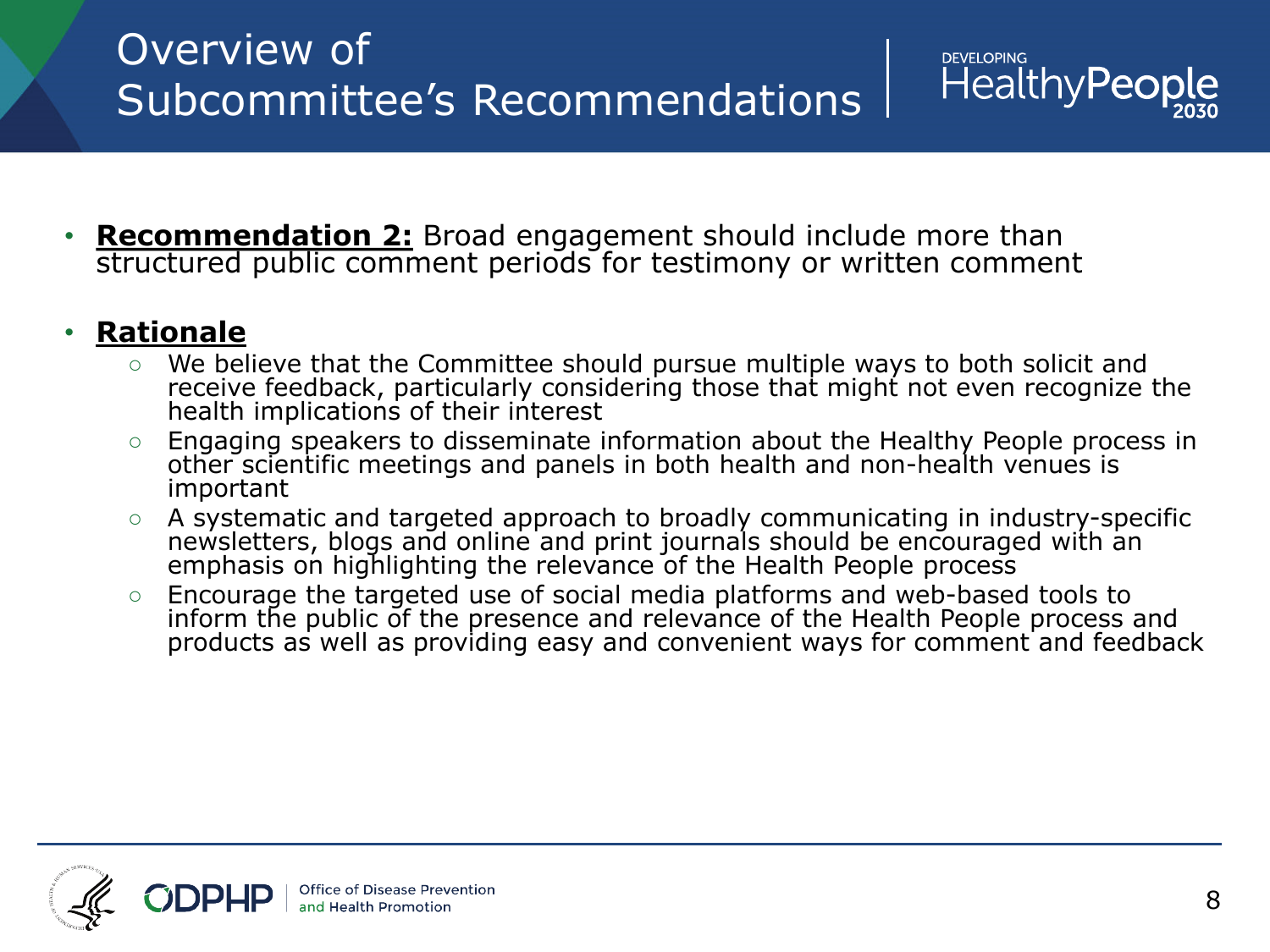

**Recommendation 3:** Simulation and gamification should be considered as tactics for improving development, dissemination and engagement strategies

## • **Rationale**

- The subcommittee is attempting to find ways to more meaningfully engage policymakers and others in the value of the Healthy People process and products
- The subcommittee recognizes budget limitations to these tactics but recommends that this approach be considered should funds become available

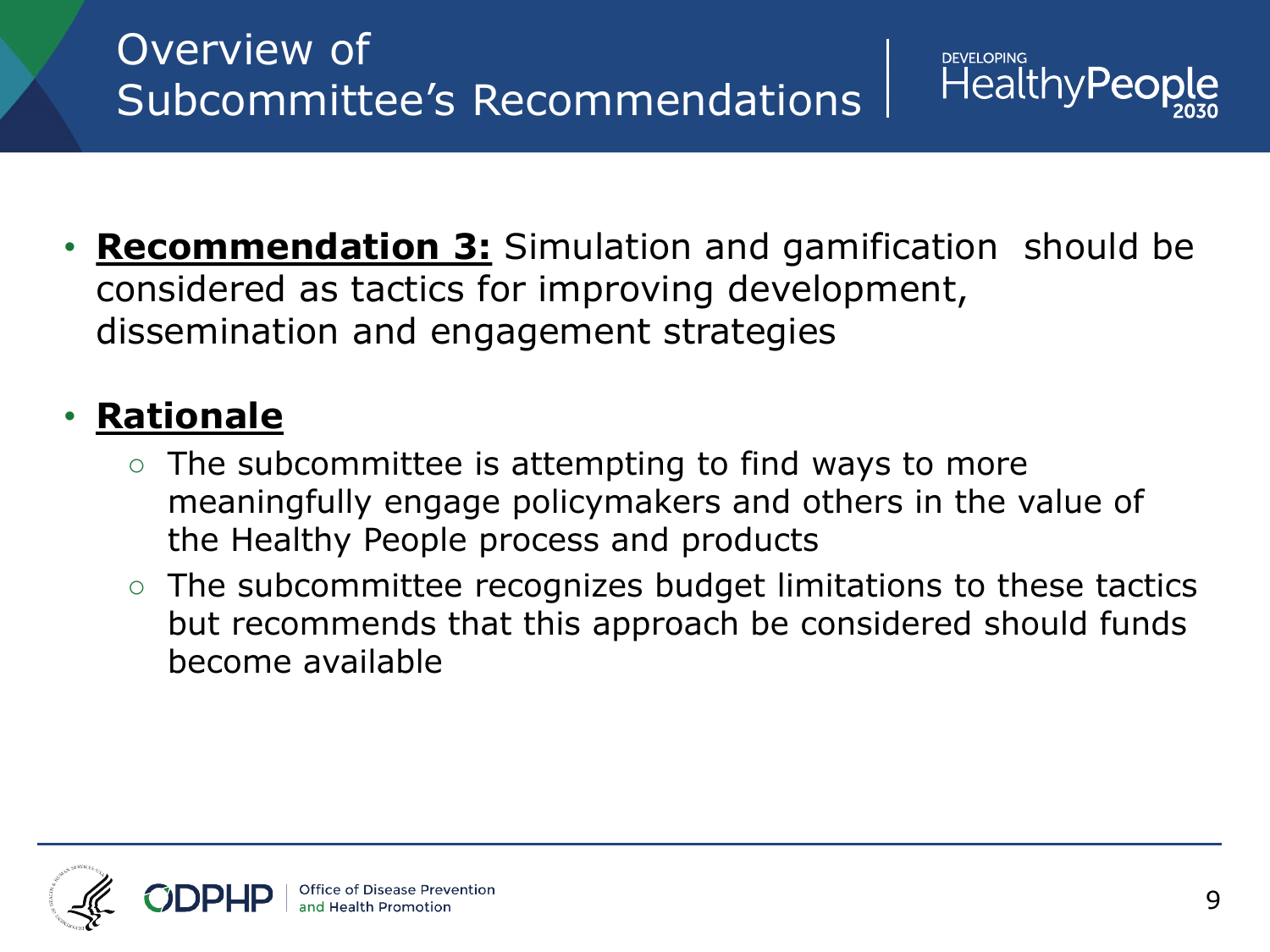## Important Considerations

- Engagement with non-traditional sectors is important and will require specific strategies and budget to reach out and bring in perspectives and recommendations
- Need to be proactive in reaching out to key stakeholders in the development of measures rather than completing work and then asking for feedback through public reaction sessions
- The reduction in objectives will require a careful plan to communicate priorities as compared to importance or value
- Traditional modes of engagement will probably lead us to advocacy positions in favor of maintaining current state.



**DEVELOPING** 

Healthy **Pe**d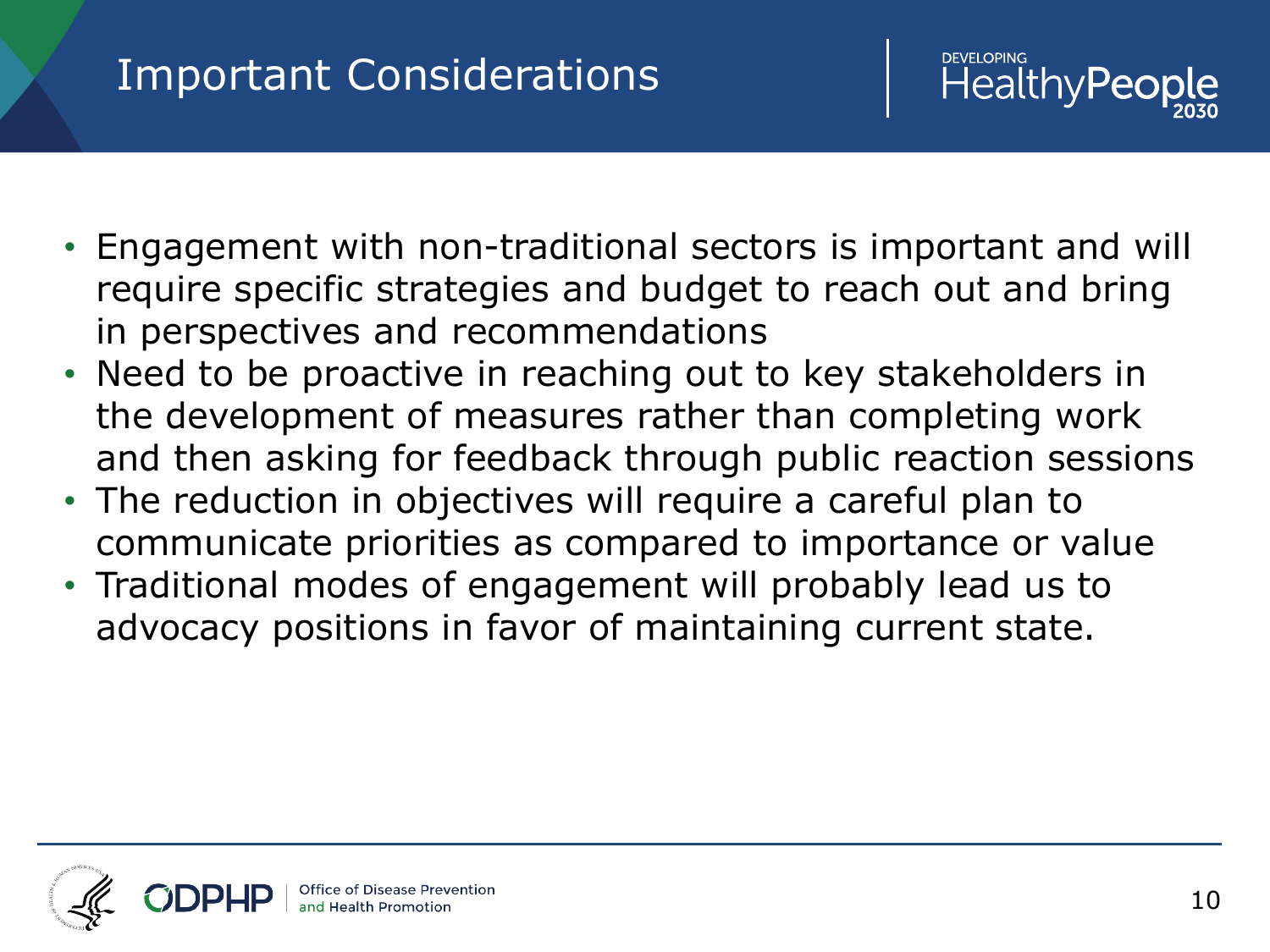# Proposed Next Steps



### • **Identifying Sectors:**

- Continue discussion around appropriate sectors to engage
- Develop example use cases to communicate with major sector representatives showing value and benefit of Healthy People 2030
- Develop a strategy and communication plan on how to engage with identified sectors

#### • **Broad Engagement:**

- Ongoing Public Comment on HealthyPeople.gov through September 29, 2017
- HHS Town Hall Meetings
	- APHA Annual Meeting (2 sessions)

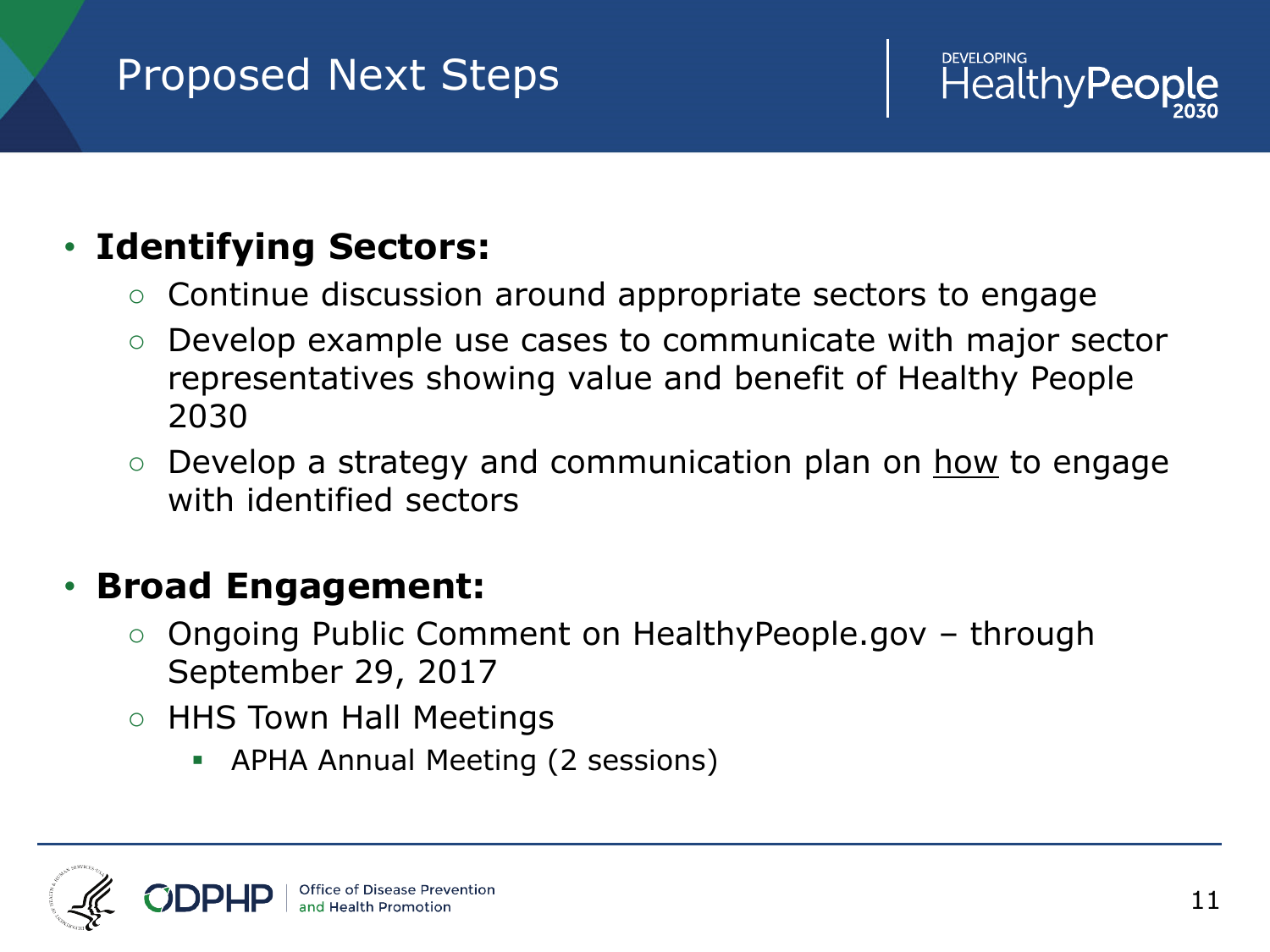

# Committee Discussion

### Moderated by Paul Halverson, DrPH, MHSA, FACHE Stakeholder Engagement Subcommittee Chair





Office of Disease Prevention and Health Promotion